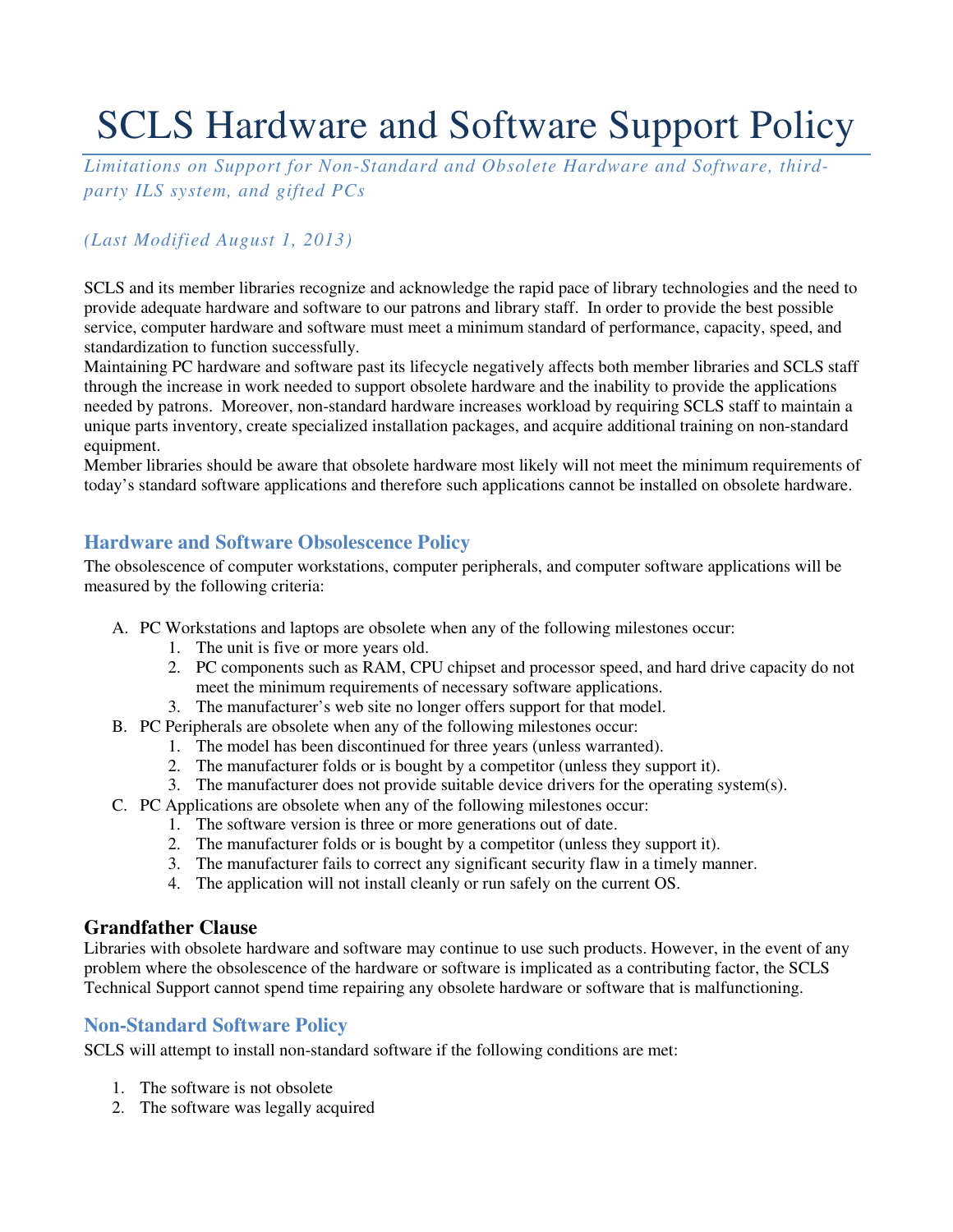- 3. The software is free of malware
- 4. The library has provided the vendor's installation instructions
- 5. The library has provided the specific requirements for installing the software
- 6. The library has provided the vendor's installation files
- 7. The computer's hardware and operating system can support the software

Once installed, SCLS cannot support the configuration or use of the software. Libraries need to work with their software support vendor regarding configuration and use. The library is also responsible for coordinating any subsequent updates to the software.

## **PC Hardware Standardization Policy**

PC Hardware will be considered non-standard and therefore not supported by SCLS, if one or more of the following criteria are met:

- 1. Hardware manufacturer is not consistent with SCLS-approved manufacturer
- 2. Model is not consistent with the current SCLS-approved model line(s) and numbers
- 3. Components such as video cards, network interface cards, and processors are not consistent with the current SCLS-approved components

*(Current SCLS-approved manufacturers, model lines, and numbers can be found at http://www.scls.info/technology/scls\_pc\_support\_policy.html)* 

## **PC Spare Pools Policy**

The SCLS Technology Team maintains a small pool of spare PCs, utilized when a library workstation is in the process of repair. This pool provides a basic level of service to patrons and staff but is not intended to fully replicate all services, such as personal bookmarks or e-mail.

The spares pool will be used for PCs that conform to the overall support policies laid out previously in this document. Spares cannot be used to temporarily replace PCs out of compliance with the Support policy. In the case where a PC cannot be repaired, libraries need to show a good faith effort in ordering a new PC. After SCLS determines that a new PC needs to be ordered, libraries have one month to place an order with SCLS for a replacement PC. Libraries can continue to use the spare PC until the new PC arrives and is ready to be used in the library.

### **Technology Support for third-party ILS Systems Policy**

*The following section details the level of support the SCLS Technology Team can offer SCLS-member libraries who utilize an ILS system other than the SCLS supported model* 

### **PC and Peripheral Support**

- SCLS will attempt a base install of any third party ILS client software but cannot configure, manage, or provide technical support for such clients
- SCLS will install appropriate printer drives needed for various printers but will not be able to support further customization
- SCLS cannot support peripheral equipment associated with the third-party ILS such as RFID or barcode readers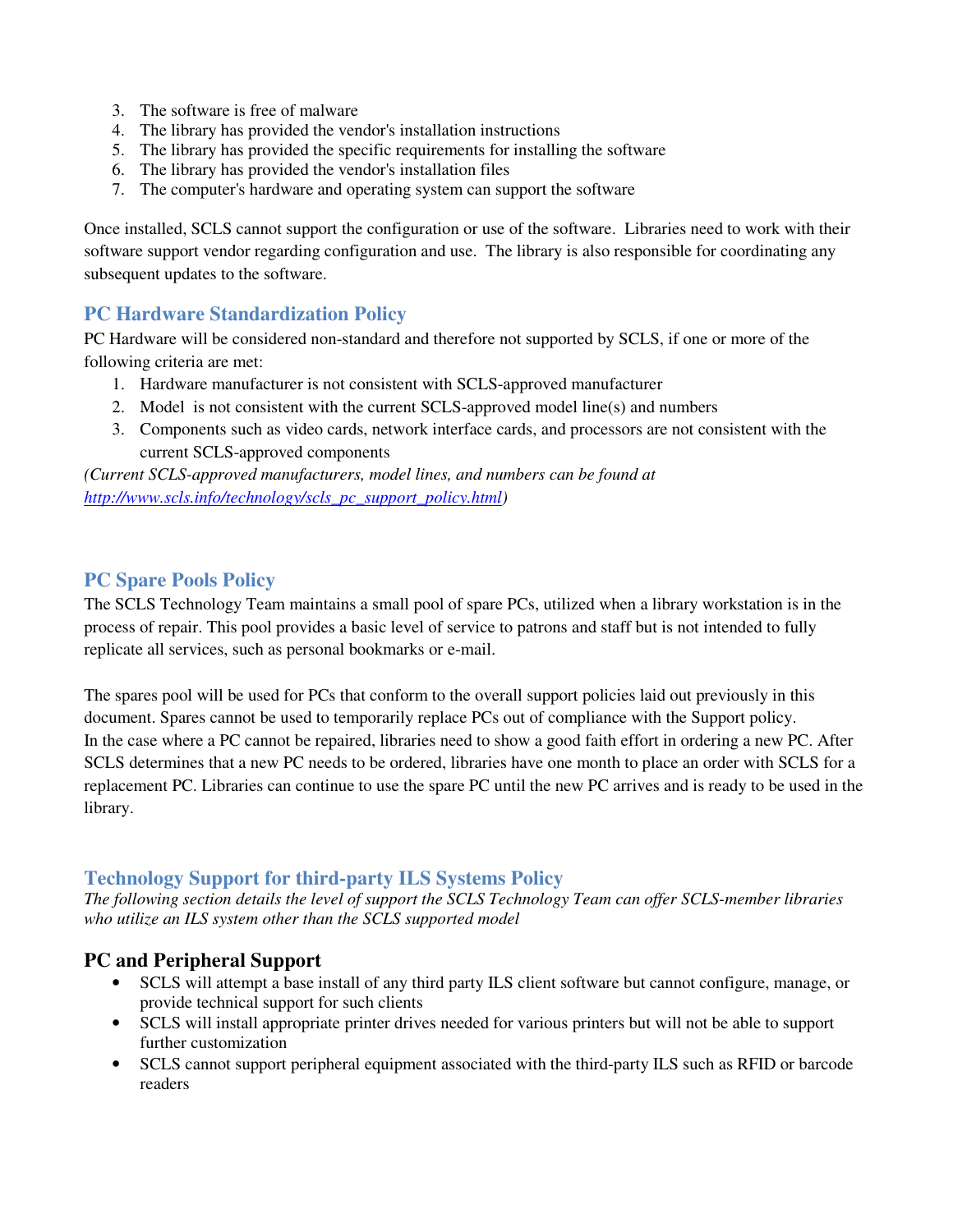• Libraries that need to configure software related to a third-party ILS can participate in the SLCS Partnership Program

#### **Servers**

- SCLS will not support any aspect of an ILS server including
	- o Hardware support
	- o OS configuration
	- o Licensing of and Operating Systems, database services, or other software need to support the ILS
	- o Backup services for data housed on either the ILS server or client PCs
	- o Database management or tuning
	- o Connectivity to additional services such as e-commerce, enhanced cataloging records, discovery layer
	- o Web server configuration or troubleshooting
	- o (*This included PCs that are not technically "server-grade" hardware or are not running serverlevel operating systems)*
- If the ILS server requires Internet connectivity, SCLS can act as ISP only. Any PCs that require a direct connection to the ILS server must also be ISP only and will not be supported by SCLS.

### **Third-Party Hardware**

• Self checks, RFID stations, security gates, and/or Automated Materials Handling equipment not directly associated with the SCLS-supported ILS service will not be supported by SCLS.

#### **Network Support**

- SCLS will provide full network support for SCLS-supported PCs
- ILS servers, clients, and other networked devices associated with third-party ILSs will receive basic network connectivity troubleshooting.

## **SCLS support for PCs gifted from an outside Organization**

SCLS member libraries may receive financial assistance in the form of PCs provided by a local organization. The SCLS Technology Team can offer support for these PCs when **all** the following conditions are met:

### Hardware requirements

- The PCs must be newly purchased, with an SCLS-approved OS license included
- The PCs must be purchased all at the same time in order to accommodate the installed image created by SCLS
- The PCs must be at or better than the SCLS current model specs (Intel-based motherboards with Intel processors)
- The PCs must be designed to run Microsoft Windows natively (*PCs are not Apple Macintosh's, Linuxbased PCs, or other Operating system)*
- The PCs must be the identical model

# Support Requirements

- The gifting organization must have a formalized IT department made up of technology professionals that support PCs and technology on a daily basis
- The Library will be responsible for all coordinated communication between the Library and the organization's IT department
- The gifting organization's IT department is responsible for all hardware support
- The gifting organization agrees to ship PCs to SCLS Headquarters directly
- Prior to action, SCLS and the member library will enter into a Memorandum of Understanding, laying out hardware requirements, support requirements, and any other issues in greater detail